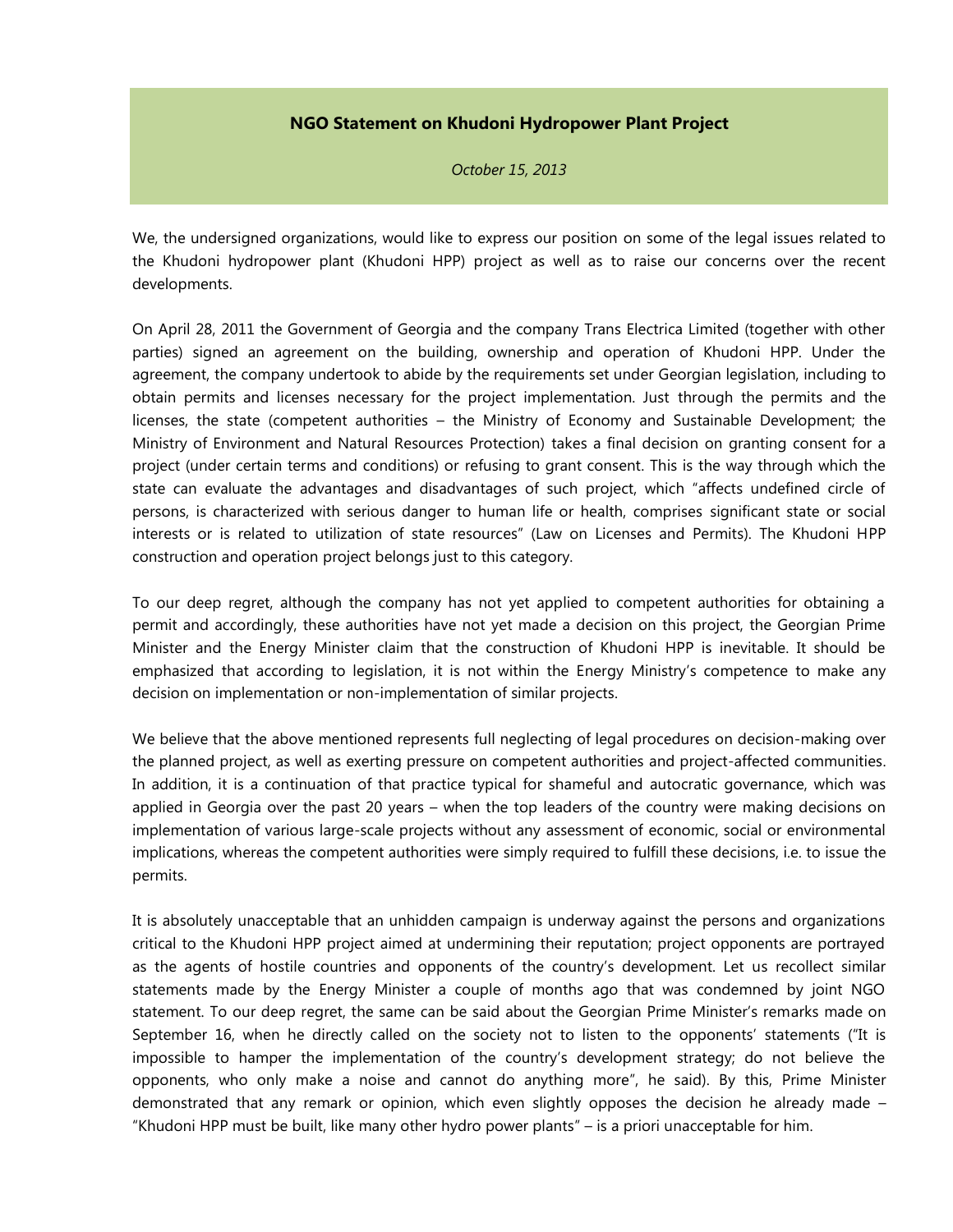At this point, the Khudoni HPP project undergoes the Environmental and Social Impact Assessment (ESIA) process carried out by the company. As a part of this process, public consultation meetings are being held. Unfortunately, this process is passing with violation of legal requirements: while the entire process should be carried out by the project developer, top officials from the Ministry of Energy actively interfere in the process of assessment/consultations, answer the questions of various stakeholders instead of the project developer during public consultation meetings or through media outlets, and make promises on behalf of the company. In addition, top officials from the Energy Ministry claim that the interests of the project-affected communities would be fully taken into consideration, but at the same time, they do not demonstrate even a minor readiness for it. The key demand of the local communities to discuss the project alternative, under which the villages will not be inundated, is categorically unacceptable for the ministry. The representatives of the ministry (as well as the Georgian Prime Minister) try to assure the society without any substantiation that the implementation of the Khudoni HPP project in its proposed form is inevitable.

It is also alarming that the programme for involuntary resettlement has not been made public so far that represents a violation of the World Bank requirements (the agreement obliges the company to meet the WB standards) and international human rights law.

Finally, we would like to focus on yet another important issue related to the decision-making process on the Khudoni HPP project. The Georgian Prime Minister and top officials from the Energy Ministry claim that the Khudoni HPP project has strategic importance for the country. We consider this assertion unjustified for the following reasons:

- The country has neither energy development nor economic development strategies, which would have substantiated the state interest and strategic importance of the project development;
- The 2012 electoral program of the ruling Georgian Dream coalition highlighted that construction of large hydro power plants would be prohibited in Georgia. No significant changes have taken place either in Georgia's economy or its energy sector since 2012 which would have prompted Georgian Dream to reject its obligations undertaken on the basis of its own forecasts/analysis;
- The Georgian Government's program "For Strong, Democratic, United Georgia" notes that the country's economy should be based on a sustainable development model. The key priorities of the governmental programme are agriculture development and environmental protection, whereas the Khudoni HPP project is in direct contradiction to these priorities. Furthermore, construction of large hydro power plants has nothing to do with the government's commitments to the Georgian population;
- Neither the state, nor the investor has carried out the project's cost-benefit analysis so far.

Thus, there is no strategic document or other objective circumstances (unknown to the public) proving the state significance of the Khudoni HPP project. Therefore, we should suppose that there are subjective circumstances, which prompt top officials to forget about their commitments to the Georgians citizens undertaken about a year ago. With great probability, such circumstance can also represent a private interest given that for instance, the Energy Ministry's managing staff had some commercial interests in energy sector quite recently.

Based on the above mentioned, we demand: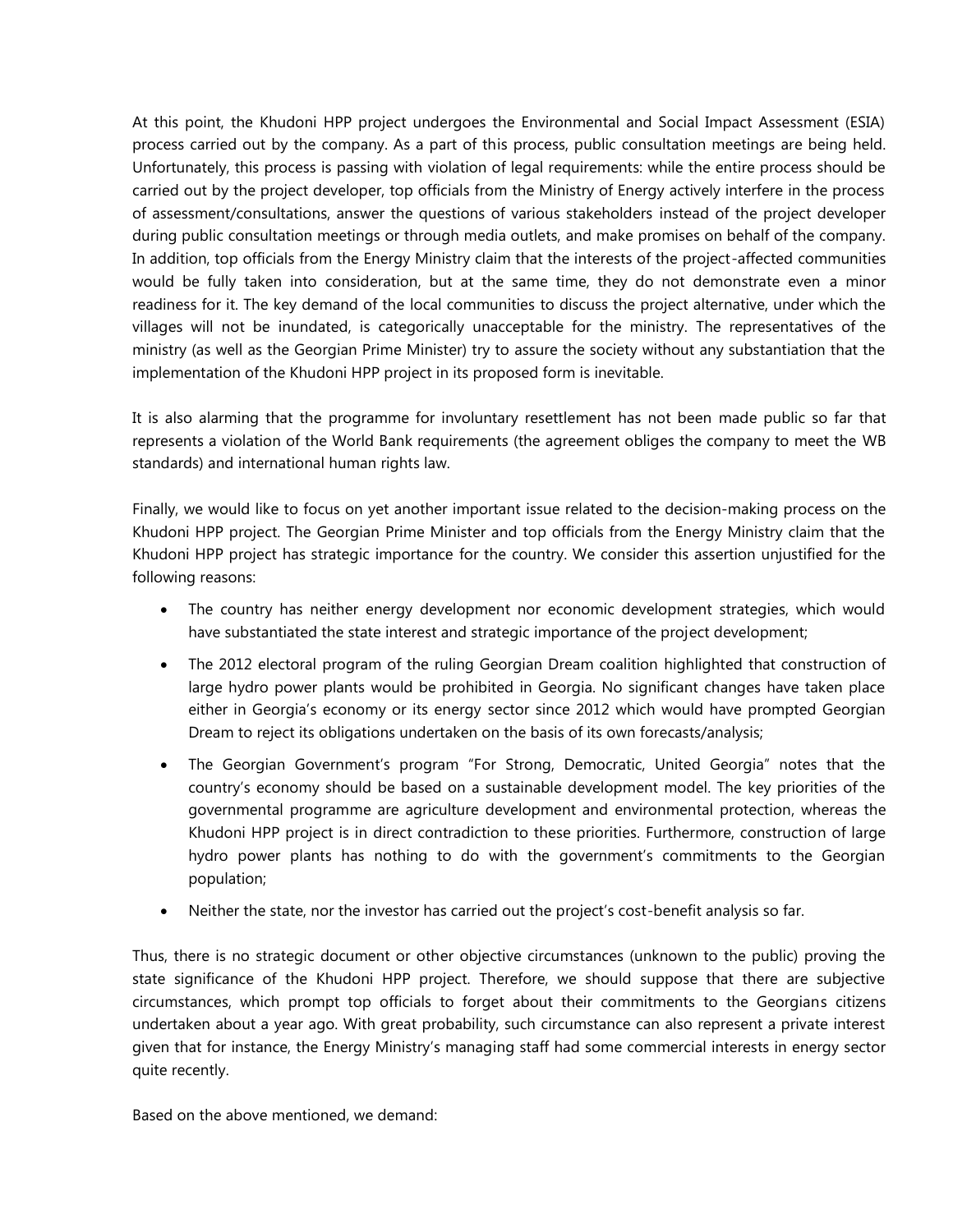- To return the decision-making process on Khudoni HPP project to legal framework;
- We call on the Prime Minister and the Energy Minister to refrain as much as possible from lobbying the investor's interests, exerting obvious pressure on competent decision-making authorities and projectaffected communities and attempting to discredit environmental organizations;
- To study conflicts of interests and elite corruption mechanisms in order to rule out even a small opportunity of their existence.
- 1. Alternative for Development
- 2. Article 42 of the Constitution
- 3. Association "Deserving Old Age"
- 4. Association for Civil Society Development of Georgia
- 5. Caucasian House
- 6. Center for Social Sciences
- 7. Community Development Centre
- 8. Community Union Nukriani
- 9. Election Environment Development Centre
- 10. Friedrich Ebert Foundation
- 11. Gender Media Caucasus
- 12. Georgian Center for Psychosocial and Medical Rehabilitation of Torture Victims
- 13. Georgian Young Lawyers' Association
- 14. Global Initiative in Psychiatry Tbilisi (GIP-Tbilisi)
- 15. Green Alternative
- 16. Green Line
- 17. Guram Tikanadze Svaneti Youth Center
- 18. Human Rights Center
- 19. Human Rights Education and Monitoring Center (EMC)
- 20. Human Rights Priority
- 21. Identoba
- 22. Imereti Region Scientific-Information Youth Association 'ASA'
- 23. Impulsi91
- 24. Independent Journalists' House
- 25. International Center for Environmental Research
- 26. Kutaisi Information Center
- 27. Literacy Development Center